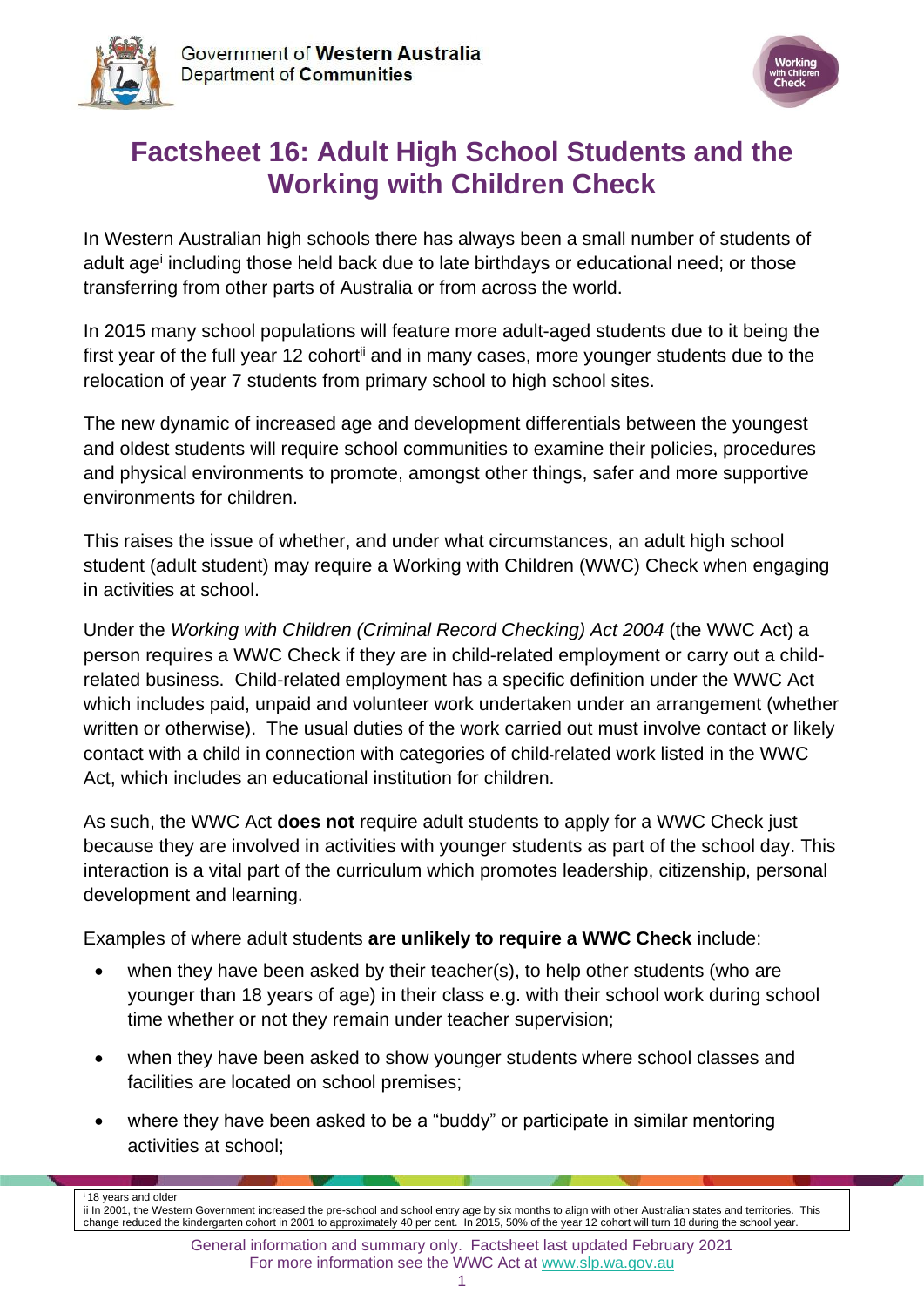- where they serve on the school council; or
- where they are involved in activities alongside younger students or younger peers (e.g. in rowing or when playing a game of basketball or football), regardless of whether these activities occur during school time or in after school hours such as weekend).

However, adult students **will require a WWC Check** if they agree to carry out work on behalf of the school in a context that is beyond or exceeds that normally experienced or undertaken by the student in the normal course of their schooling. That work must include usual duties that are likely to involve contact with a child in connection with certain categories (including the education institution at which they are enrolled).

In such contexts an adult student is likely to be in "child-related" work and both the school and the student will be in breach of the WWC Act if the adult student does not apply for a WWC Check.

### **The process for determining if a WWC Check is required for high school students when carrying out activities at or for the school:**

| <b>Question 1: Have any adult students agreed to do</b><br>paid, unpaid or volunteer work under a formal<br>arrangement (whether written or otherwise) for or at<br>the school in connection with any of the categories<br>of child-related work listed in section 6(1)(a) of the<br><b>Working with Children (Criminal Record Checking)</b><br>Act 2004?<br>Please see <b>Factsheet 1: What is Child-Related</b> | <b>YES</b><br>Go to question 2                                              | <b>NO</b><br>A WWC Check<br>is not required                                        |
|-------------------------------------------------------------------------------------------------------------------------------------------------------------------------------------------------------------------------------------------------------------------------------------------------------------------------------------------------------------------------------------------------------------------|-----------------------------------------------------------------------------|------------------------------------------------------------------------------------|
| <b>Work?</b> on the WWC Check website<br>(www.workingwithchildren.wa.gov.au> Resources> Factsheets and<br>tools> Resources for employers and organisations)                                                                                                                                                                                                                                                       |                                                                             |                                                                                    |
| Question 2: Do the usual duties of the work involve,<br>or are they likely to involve, contact with a child?<br>(regardless of whether there is supervision from<br>any other adult or a parent/guardian)<br><b>Contact</b> includes any form of:<br>physical contact<br>oral communication, whether face to face, by<br>$\bullet$<br>telephone or otherwise<br>electronic communication                          | <b>YES</b><br>Go to question 3                                              | <b>NO</b><br>A WWC Check<br>is not required                                        |
| <b>Question 3: Does an exemption apply?</b><br>e.g. for short term visitors to WA or for one-off national<br>events/national tours<br>To see if an exemption applies please see <b>Factsheet 2:</b><br><b>Child-related work and exemptions on the WWC Check</b><br>website (www.workingwithchildren.wa.gov.au> Resources><br>Factsheets and tools> Resources for employers and organisations)                    | <b>YES</b><br>If an exemption<br>applies a WWC<br>Check is not<br>required. | <b>NO</b><br>If $no$<br>exemption<br>applies a<br><b>WWC Check is</b><br>required. |

General information and summary only. Factsheet last updated February 2021 For more information see the WWC Act at [www.slp.wa.gov.au](http://www.slp.wa.gov.au/legislation/statutes.nsf/main_mrtitle_1095_homepage.html)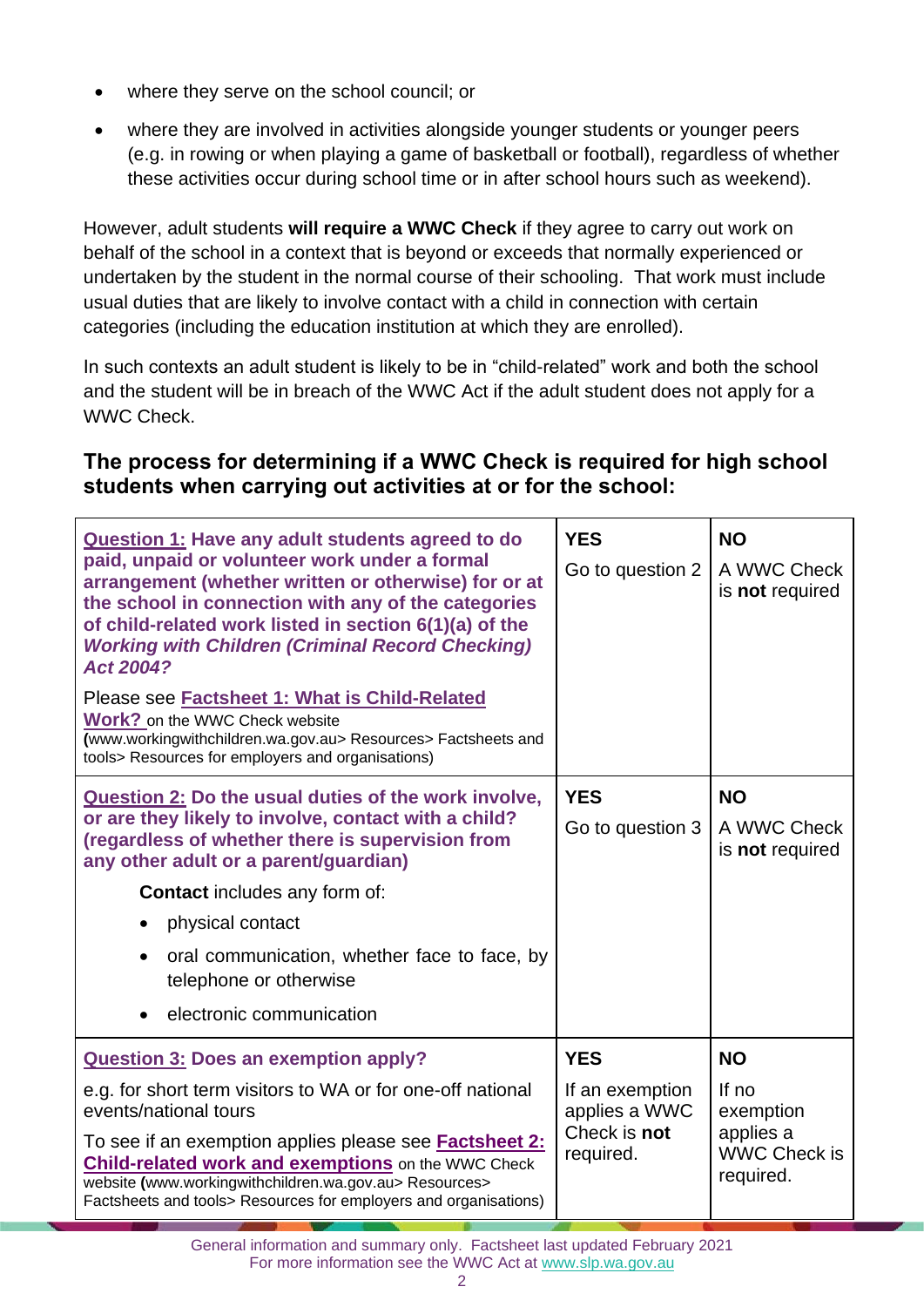So it really is a matter of determining on a case by case basis:

- whether an adult student is undertaking paid, unpaid or volunteer work on behalf of the school which is beyond or exceeds that normally experienced or undertaken by the student in the normal course of their schooling and
- whether the usual duties of the work carried out on behalf of the school involves contact or likely contact with a child in connection with any of the listed categories of child-related work.

Consequently it involves determining what exactly the adult students are doing by answering the above questions. The following questions may also assist:

- **Is the adult student carrying out work on behalf of the school?**
- **What is the context in which this occurs?**
	- e.g. is it an activity which an adult student has been directed to undertake as part of their normal schooling or expected contribution to the school community?
	- alternatively, is it work undertaken in an extra-curricular context or capacity; are they being paid?
- **What is the age of the person or people, who the adult student will have contact or likely contact with, as part of their usual duties associated with the work?**
	- e.g. is it someone under 18 years of age?
- **How is the work that the adult student is doing, arranged or organised?**
	- e.g. is it a school directed activity occurring during school hours or as part of a normal school based activity? Is it something that occurs by agreement between the adult student and the school (or other party) on behalf of the school or at the school?

In cases where adult students are undertaking work that involves or is likely to involve contact with a child in a non-school based context or extra-curricular capacity then the process for determining if a WWC Check is required should be the same as for other adults undertaking child-related work.

For example, if an adult student enters into a formal arrangement to provide coaching or private tutoring outside of school hours specifically for a younger student or group of younger students (aged below 18 years), this is likely to require a WWC Check, regardless of whether a teacher organised it or whether there is parental or other adult supervision.

A student who has a paid job at the school (before or after school hours) or with a contractor who provides child-related work services to the school, will also require a WWC Check.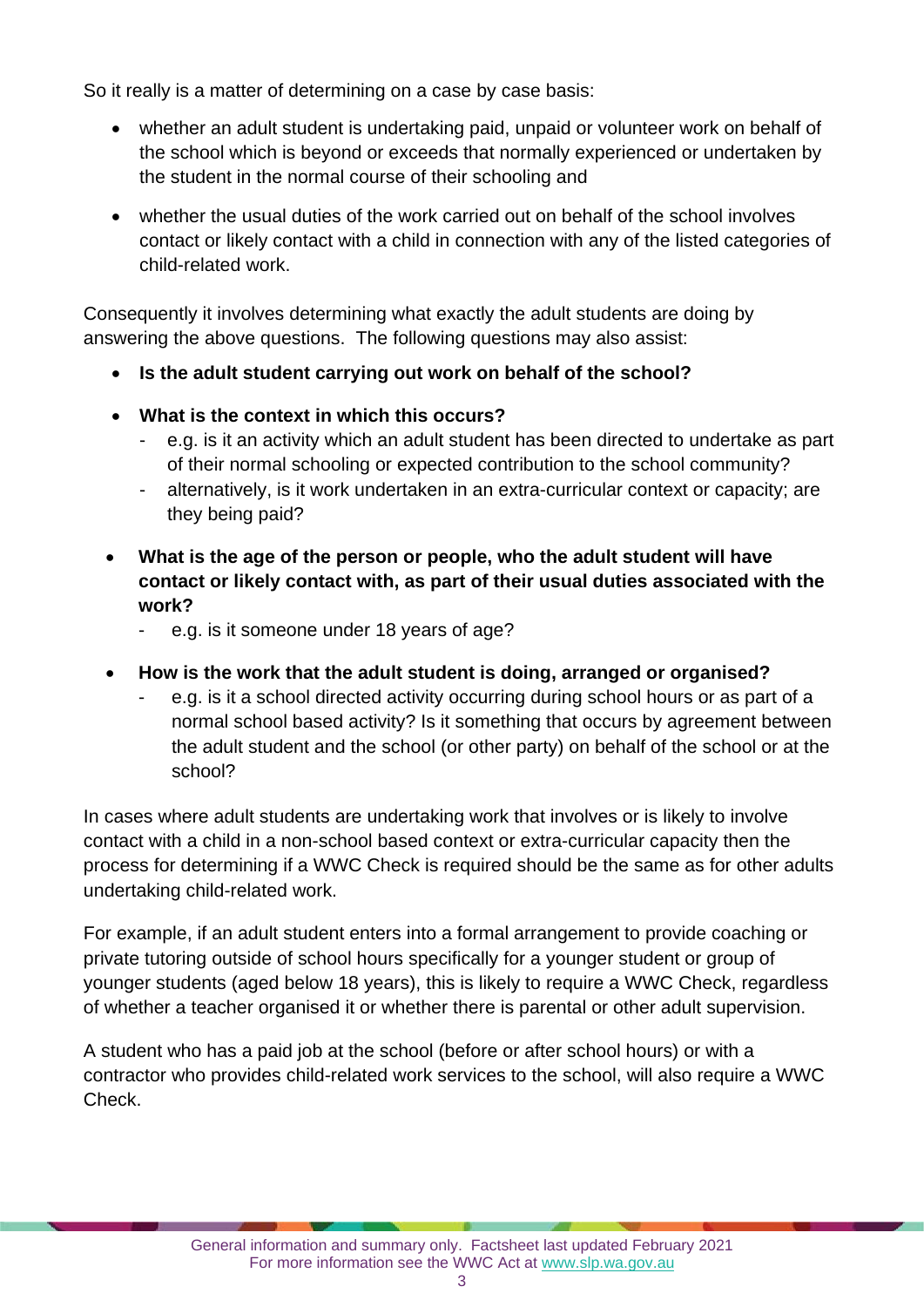Below are some examples of where a WWC Check might be required for adult students:

| Some categories of child-related work<br>(but not all) where a WWC Check might be<br>required include:                                                                                                                                                                                                | <b>Examples of child-related work (subject</b><br>to exemptions) where a WWC Check<br>might be required include:                                                              |
|-------------------------------------------------------------------------------------------------------------------------------------------------------------------------------------------------------------------------------------------------------------------------------------------------------|-------------------------------------------------------------------------------------------------------------------------------------------------------------------------------|
| <b>Category 1:</b> A child care service (means a<br>child care service as defined in the Child<br>Care Services Act 2007 s4 or an education<br>and care service as defined in the Education<br>and Care Services National Law (Western<br>Australia) s5(1))                                           | Adult students working in a child care<br>centre as part of work experience or in an<br>extra-curricular capacity e.g. during the<br>school holidays or on weekends           |
| <b>Category 2:</b> A community kindergarten<br>registered under Part 5 of the School<br><b>Education Act 1999</b>                                                                                                                                                                                     | Adult students working in a community<br>kindergarten as part of work experience or<br>in an extra-curricular capacity e.g. during the<br>school holidays or on weekends      |
| Category 4: A coaching or private tuition<br>service of any kind, but not including an<br>informal arrangement entered into for private<br>or domestic purposes                                                                                                                                       | Adult students coaching children's groups or<br>teams who deliver programs or services<br>specifically for children in out of school<br>hours e.g. before and/or after school |
| <b>Category 5:</b> An arrangement for the<br>accommodation or care of children, whether<br>in a residential facility or private residence,<br>but not including an informal arrangement<br>made by a parent of the child concerned or<br>accommodation or care provided by a<br>relative of the child | Adult students who assist in extra-curricular<br>activities specifically for children under a<br>formal arrangement in boarding schools or<br>other residential facilities    |
| <b>Category 11: A religious organisation</b>                                                                                                                                                                                                                                                          | Adult students who assist in extra-curricular<br>religious activities involving contact with a<br>child as part of their usual duties                                         |
| Category 15: An overnight camp, regardless<br>of the type of accommodation or how many<br>children are involved                                                                                                                                                                                       | Adult students who are camp supervisors<br>and have contact with a child as part of their<br>duties as a supervisor                                                           |

Schools must be aware that a small number of students (regardless of whether they are a child, adolescent or adult) could present a risk of emotional, physical and sexual harm to other students. Consequently schools which give responsibilities to students (whether those responsibilities involve child-related work or otherwise) should ensure that those students (and if appropriate, also their parents or guardians) are aware of and follow relevant child safe policies and practices and conform with effective training and supervisory guidelines. Schools must always ensure that child safeguarding measures are in place to promote safer and more supportive environments for children.